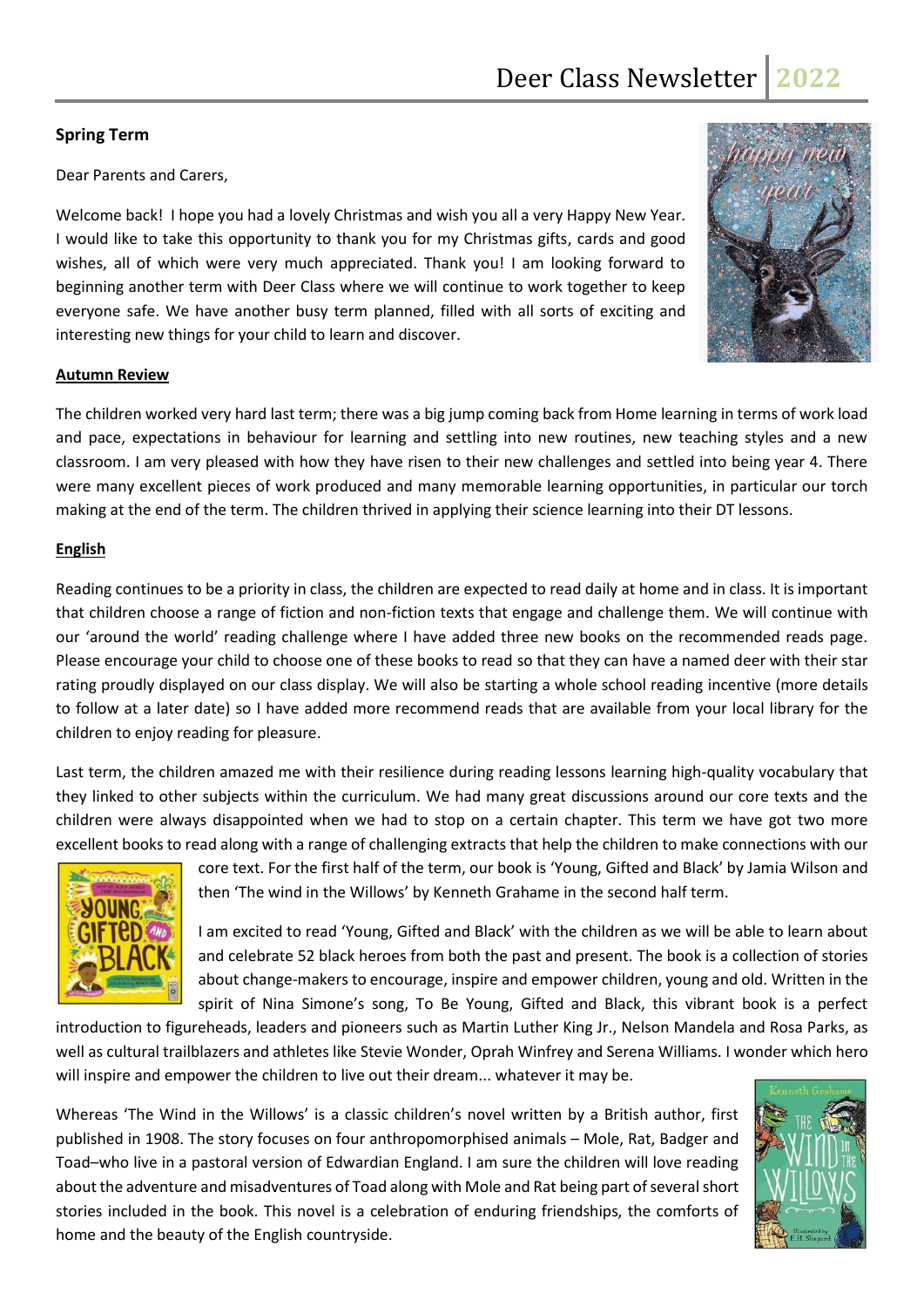In Writing, we will write poems which explore form, an explanatory text linked to our science learning, a critical analysis of a narrative poem, a persuasive advert and stories from other cultures linked to our Geography learning. To write each genre successfully we focus on the grammar needed within our daily writing sessions. For spellings, each week there will be 3 sessions where the rule will be taught, words will be applied in sentences and then reasoning and selfcorrection exercises will be completed. Use Spelling Shed to practice the rules and the Year 3 and 4 statutory words at home.

# **Websites for extra work at home**

Spelling Shed - Spelling Shed - [The Science of Spelling](https://www.spellingshed.com/en-gb/) [KS2 English -](https://www.bbc.co.uk/bitesize/subjects/zv48q6f/) BBC Bitesize [Spelling and Grammar, English Games for 7-11 Years](https://www.topmarks.co.uk/english-games/7-11-years/spelling-and-grammar) - Topmarks Spelling - [KS2 English -](https://www.bbc.co.uk/bitesize/topics/zt62mnb) BBC Bitesize spelling - [Topmarks Search](https://www.topmarks.co.uk/search.aspx?q=spelling) [Word lists, activities, tests and games \(spellzone.com\)](https://www.spellzone.com/word_lists/)

### **Maths**

As Mathematicians we will use our times table knowledge to learn and use written methods to multiply and divide 2 digit by 1-digit numbers as well as learning how to find the area of 2D shapes. In Spring 2

we will move onto fractions and decimal numbers.

Continue to use TTRS as you all rock! We have now learned our 6, 7 and 9's and will continue to learn them in class so keep practicing all your time tables at home as well to improve your recall of both multiplication and division facts.



# **Websites for extra work at home**:

KS2 Maths - [BBC Bitesize](https://www.bbc.co.uk/bitesize/subjects/z826n39)

[Most Popular Free Maths Games -](https://mathsframe.co.uk/en/resources/category/22/most-popular) Mathsframe

[Key Stage 2 Maths -](https://www.topmarks.co.uk/Search.aspx?Subject=16&AgeGroup=3) Topmarks Search

#### **Curriculum Subjects**

In **Science,** we will be learning about Human Digestion, teeth and functions as well as Predators and Prey, food chains and food webs. These are the questions we will be beginning with:

#### **Animals including Humans**

- 1. What teeth do humans have? And what do they do?
- 2. How does our mouth and teeth help digestion? And what's the process?
- 3. Can teeth tell us what animals eat?
- 4. What are the parts of the digestive system? And What do they do?
- 5. How does the digestion work? And what is the process?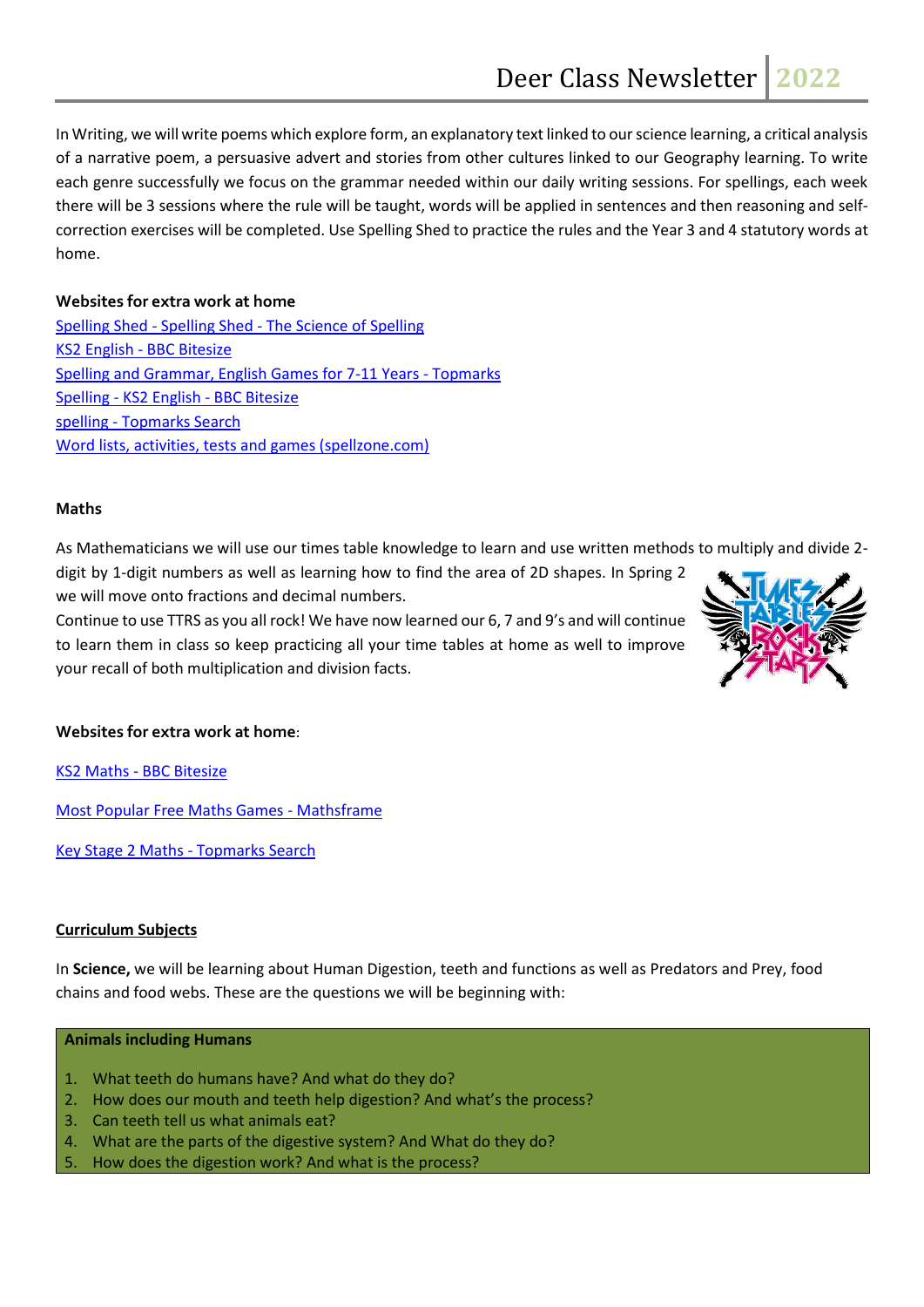In Geography we will learn about latitude and longitude, identify world countries and understand the water cycle. These are the questions that our first study will focus on:

#### **Latitude and Longitude**

- 1. What are the lines of latitude and longitude?
- 2. How do lines of latitude and longitude tell us what the location is like?
- 4. How can you find exact locations around the world?
- 5. What are the time zones and how do they affect us?
- 6. How does day and night occur?

In **History** this term our topic is the Vikings, these are the main questions our study will focus on:

**The Viking and Anglo-Saxon struggle for the Kingdom of England to the time of Edward the Confessor**

- 1. *What was life like for Vikings?*
- 2. *When did the Vikings attack Britain?*
- 3. *Where did the Vikings invade and settle?*
- 4. Why were the Vikings so feared and successful?
- 5. When were the Vikings most powerful?
- 6. What peace was agreed between the Anglo-Saxons and Vikings?
- 7. What happened to the Vikings in England?
- 8. Why did the Normans and Vikings both think they had the right to the throne of England?

#### **Other subjects overview**

In Art and Design, the children will begin with learning the skills of printmaking and textiles this half term and then develop skills of 3D art and collage. Children will respond to the traditional designs of Kente cloth. They will create a range of surfaces, combining colour, texture and pattern. They will explore the symbolic significance of colour.

In DT we will learn about textiles to answer the question; 'How do you keep a tea towel from slipping off a hook?' To answer the question the children will identify the different functions of fastenings and reflect on the advantages of using certain fasteners. Then in the second half of term we will be covering structures and answering the question; 'Which shapes will give a structure stability?'

In Computing, we will cover data handling to investigate the weather. The children will research and store data using spreadsheets, design a weather station that gathers and records data, learn how weather forecasts are made and use green screen technology to present the weather. In the second half of the term, we will focus on creating media through website design.

In Music, we will be using Charanga in which our first song is a rap style called 'Stop!' and our second song is a song that I enjoy, 'Lean on me' learning a soul/gospel style song.

In PSHE, we will use our Jigsaw Jazz to help learn about 'Celebrating difference' focusing on judging appearances, understanding influences, understanding bullying, what makes me unique and how we look.

In RE, the children will continue their study of Buddhism through learning about the 8-fold path and then Christianity focusing on Easter.